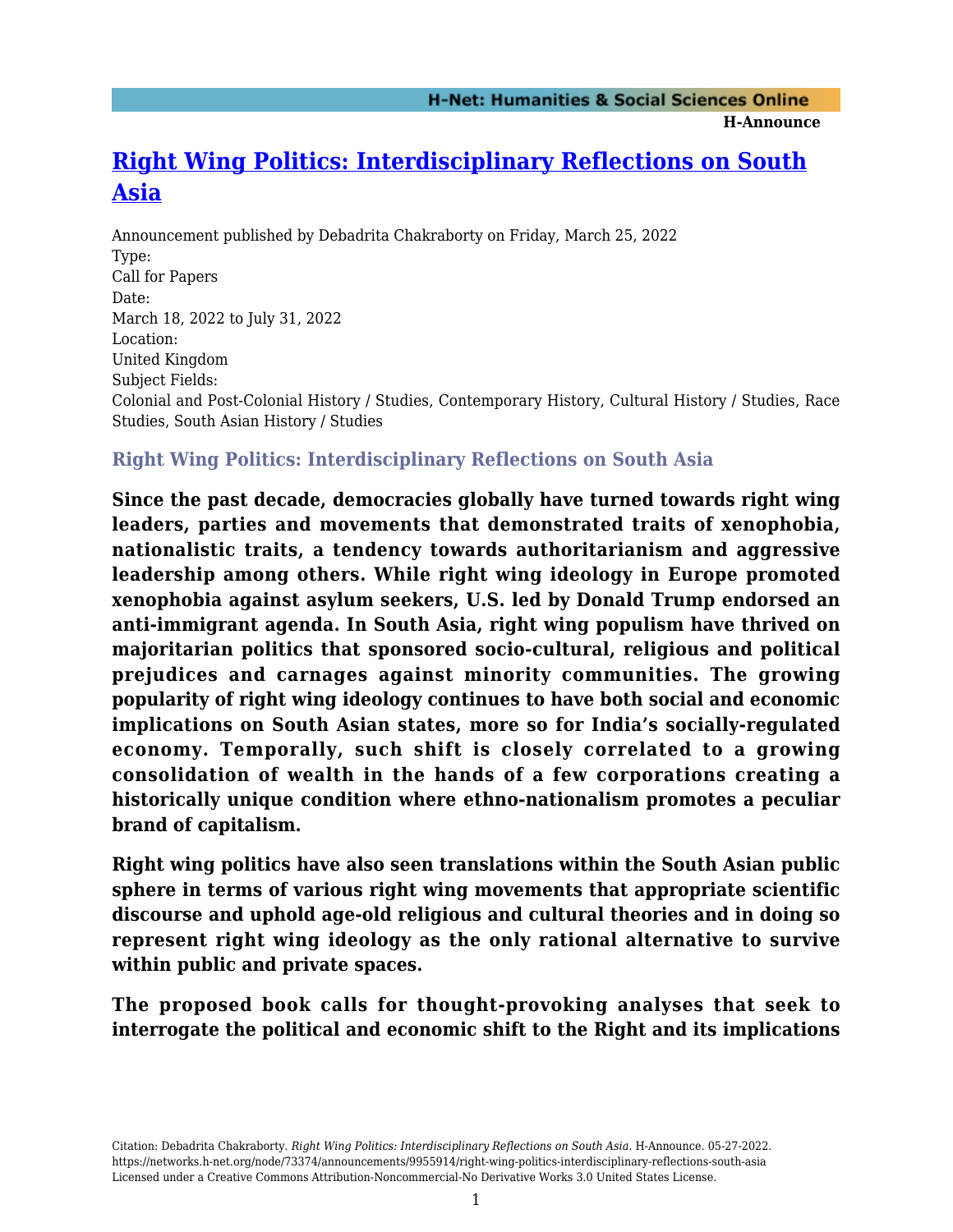## **H-Net: Humanities & Social Sciences Online H-Announce**

**within the Global South. Full chapters are invited that reflect on factors embedded in the liberal politics of South Asia that have created a foundation for occasional Rightist turns and prognosis for its retreat. Chapters may also consider circumstances in which right wing populism appears and the particulars of the political strategy that the right wing leaders and movements in South Asia employ. Are right wing political formations a product of perceived distress or are they a central part of the process of political transformation in the region? How do they relate to the perceived 'democratization'? Contributors are invited to examine aspects of these complex linkages, seeking to understand and explain the rise of the political Right in the Global South especially the links between right wing politics, economic conditions and socio-cultural and religious formations.** 

**Papers of no more than 7000 words using Harvard-style referencing should be submitted by 31st July to [cfpsouthasia@gmail.com](mailto:cfpsouthasia@gmail.com) along with a short bio. The edited book will be published by a reputed international publisher.** 

**Chapters may include but are not limited to the following topics:** 

History, myth and ideology

Gender, nation and citizenship

Capitalism and right wing culture

Right wing movements and minority rights

Biopolitics, necropolitics and right wing ideology

Caste, class and politics in South Asia

Culture, literature, film and the right wing in South Asia

Right wing politics of decolonization

Nostalgia and right wing politics

Pandemic and the politics of death

Diaspora, ideology and politics

Editors: